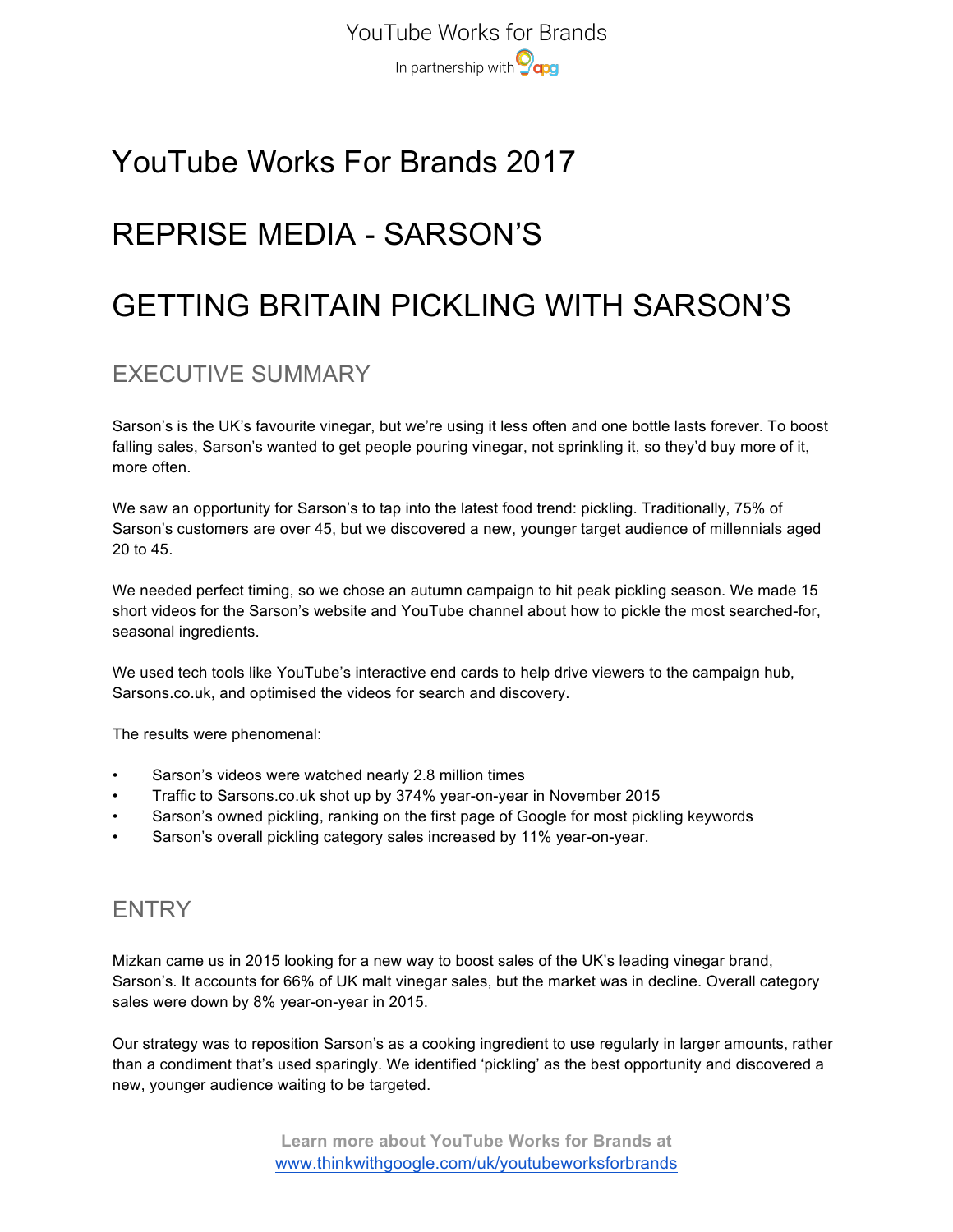### YouTube Works for Brands In partnership with **Ocaps**

With strategy, content and timing led by our data insight, the Sarson's pickling campaign ran in October and November 2015. We worked closely with our in-house creative team, who produced 15 high-quality, funky 'how to pickle' videos targeting 20 to 45 year olds, with content based on the most search-for ingredients.

We fully optimised the videos, YouTube channel and Sarson's website, using all our tech tools to maximise search and discovery potential and to drive as much traffic as possible to the campaign hub, Sarsons.co.uk.

Malt vinegar is traditionally about sprinkling on chips, but eating habits have changed and fewer people are using vinegar regularly. When they do, it's only in small amounts. To boost sales, Sarson's wanted us to get people pouring vinegar, not sprinkling it, so they'd buy more of it, more often.

Our role in the campaign was SEO. We set out these objectives to deliver the brief:

1. Use search data to identify the most ownable opportunity for Sarson's to secure a new market.

2. Use search data to choose the optimum campaign window, ideally chiming with traditional seasonality.

3. Make sure that Sarson's owned pickling.

4. Put search data at the heart of the campaign, so that our keyword analysis would not only identify the demand for content, but lead the content strategy to deliver the most effective results for our client.

5. Optimise the Sarson's UK website, YouTube channel and video content to maximise search and discovery results and drive traffic.

Our only specific target was to secure 1,000 visits per month to the new content. In November 2015 we achieved 4,100 visits per month - over four times the target.

Our strategy was to integrate SEO and content marketing, so that our solid search analysis and insight could both identify the opportunity and inform the content strategy from the beginning.

#### **Our data insight found the opportunity**

We analysed the search data and discovered high search volumes for both 'pickling' and 'glazing & marinating', but we judged that only pickling had the potential to be owned, because it's a focused space vinegar is the key ingredient in pickling, while it's only one of many possible ingredients in a marinade.

Mizkan initially felt pickling may only attract a niche, mature audience - 75% of Sarson's traditional consumers are over 45 - but our analysis persuaded them otherwise. We found interest in pickling across all age groups and it was a trend on the rise. In the first quarter of 2015, YouTube searches for recipes had clocked up 125,000 views in three months, while Google searches in the preserved food category were up by 27% year-on-year.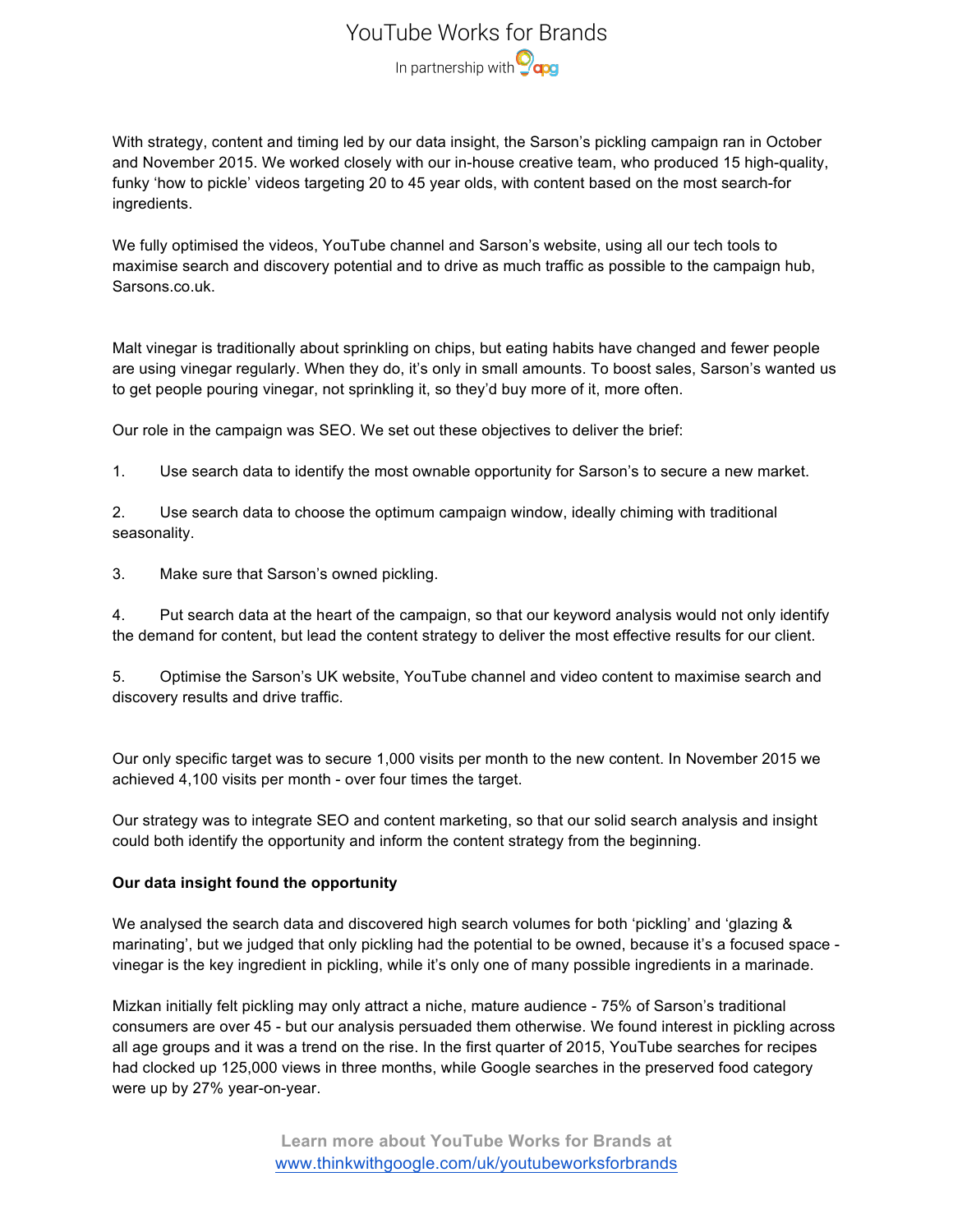## YouTube Works for Brands In partnership with **O<sub>cpg</sub>**

Our insights had uncovered a way for Sarson's to tap into a larger, younger and potentially more profitable target market of millennials, aged 20 to 45.

Crucially, we found that while more people were pickling, no brand owned the space. Our qualitative competitor analysis revealed that YouTube and Google search results for 'pickled onions' were dominated by amateurish, user-generated content. There were no celebrity chef endorsements or articles from high-profile food bloggers.

We knew that timing and seasonality would be critical. Traditional peak pickling time is at the end of summer, when vegetables are preserved before they go off. Google Trends confirmed the anecdotal evidence: pickling spikes dramatically in October and November, so we identified this as the optimal time to run the campaign.

Our real-world data told us that a large audience was interested, we knew the campaign timing was perfect and we knew it was an ownable space because it wasn't a saturated market. There was a high demand for content but a low supply of quality material. It presented a perfect storm of an opportunity for us to position Sarson's as the trusted voice of pickling for a new, millennial audience looking for cooking advice.

#### **Our SEO insight led the content strategy**

Our keyword research revealed that interest in pickling went far beyond onions. People like to pickle eggs, beetroot, cabbage, beetroot and garlic too, so we proposed a broad content strategy to meet demand: short, punchy snippets of content aimed across the piece would give Sarson's an opportunity to really own pickling.

We created a new Sarson's UK YouTube channel and worked closely with UM Studios, who produced 15 high-quality, funky YouTube recipe videos targeting our audience of young foodies, explaining how easy it is to pickle using Sarson's vinegars. We based content on the most searched-for ingredients, including traditional vegetables and trending or seasonal produce. Each video highlighted one of Sarson's vinegars, such as traditional Malt Vinegar, Distilled Malt Vinegar or Pickling Vinegar.

All videos encouraged viewers to visit the campaign hub, Sarsons.co.uk, where they could learn more, watch more videos, and download recipes.

We shared the same content across Sarson's other owned channels in appropriate formats, including long-form videos for YouTube, which were embedded on the Sarson's website, 30-second Facebook/preroll ads, 15-second Instagram videos and still images for social.

#### **Our optimisation maximised delivery**

We optimised the Sarson's YouTube channel and the videos to maximise search and discovery results, so when people were watching any similar content, there was the highest chance a Sarson's pickling video would appear as a related video.

We optimised content on the Sarson's website too, and boosted our SEO impact by creating rich snippets that delivered more compelling search results, with images or videos, recipe instructions and calorie